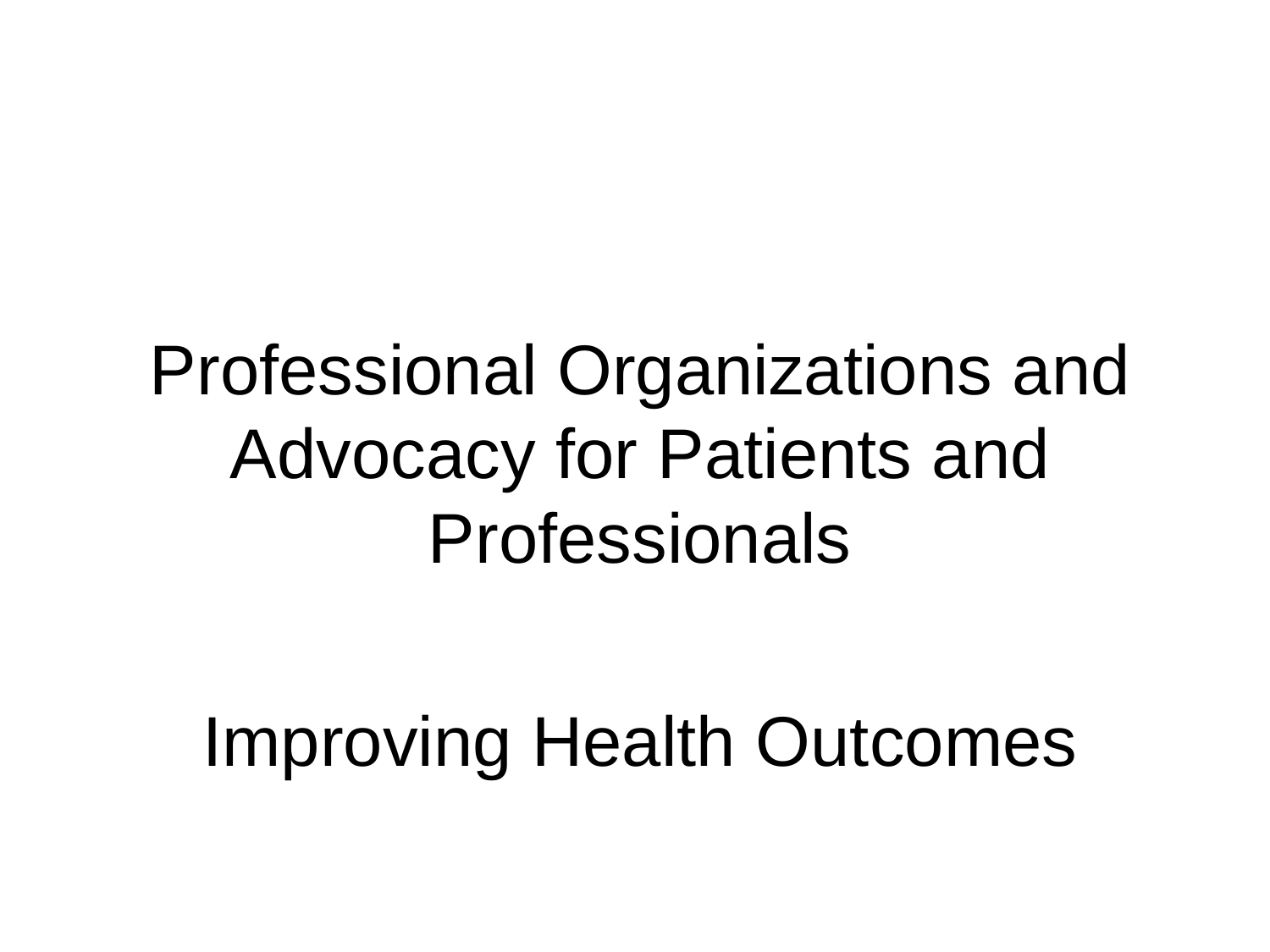#### AMA's Approach: The AMA Equation

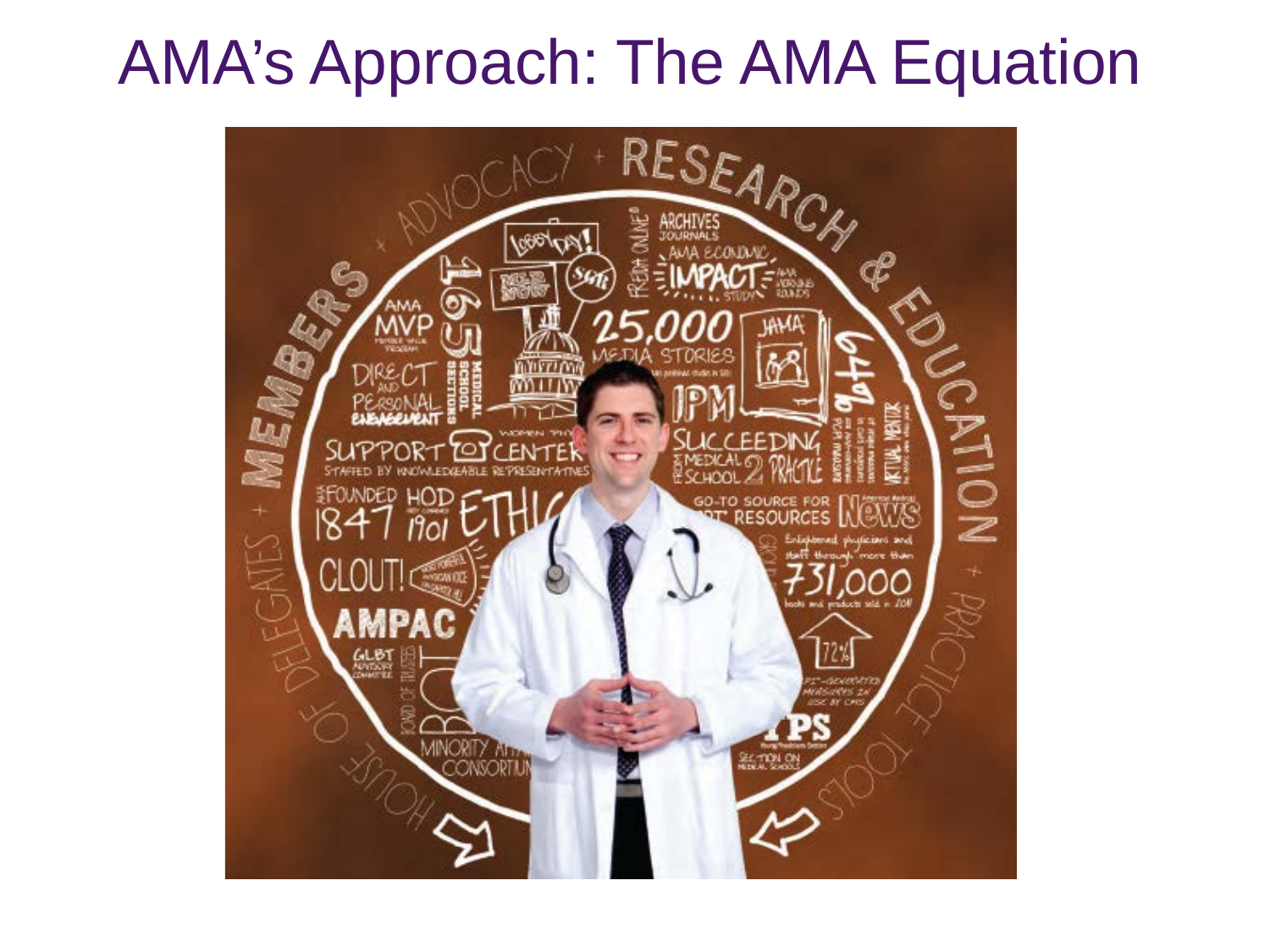#### AMA's Focused Agenda

#### • Patients

– Improving Health Outcomes

• Medical Students

– Accelerating change in medical education

- Physicians
	- Driving payment and practice models that support physician professional fulfillment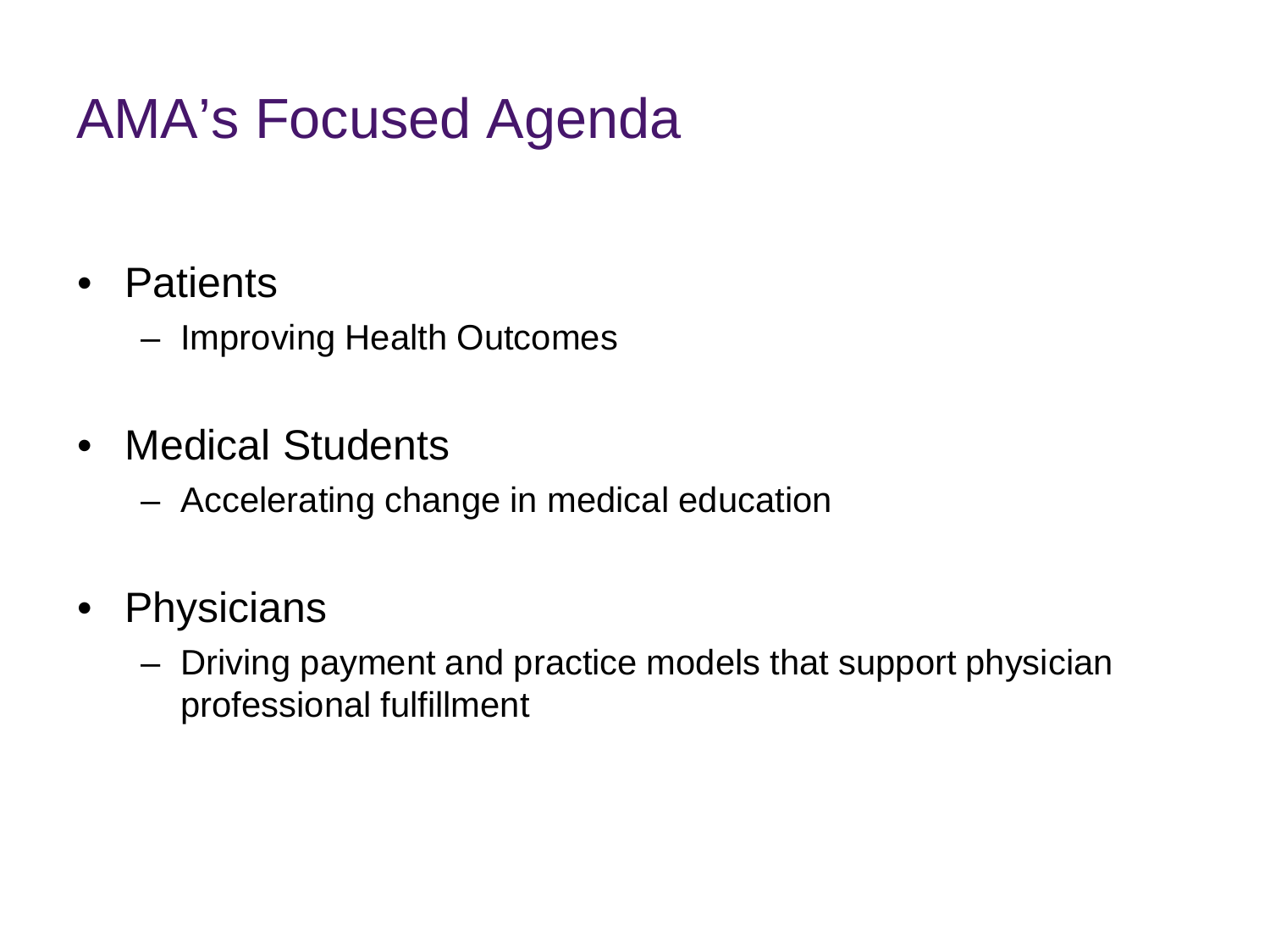Innovation Pathway

#### Scale for impact

Adjust and reassess

Implement and test

Devise intervention strategies

Research and evaluate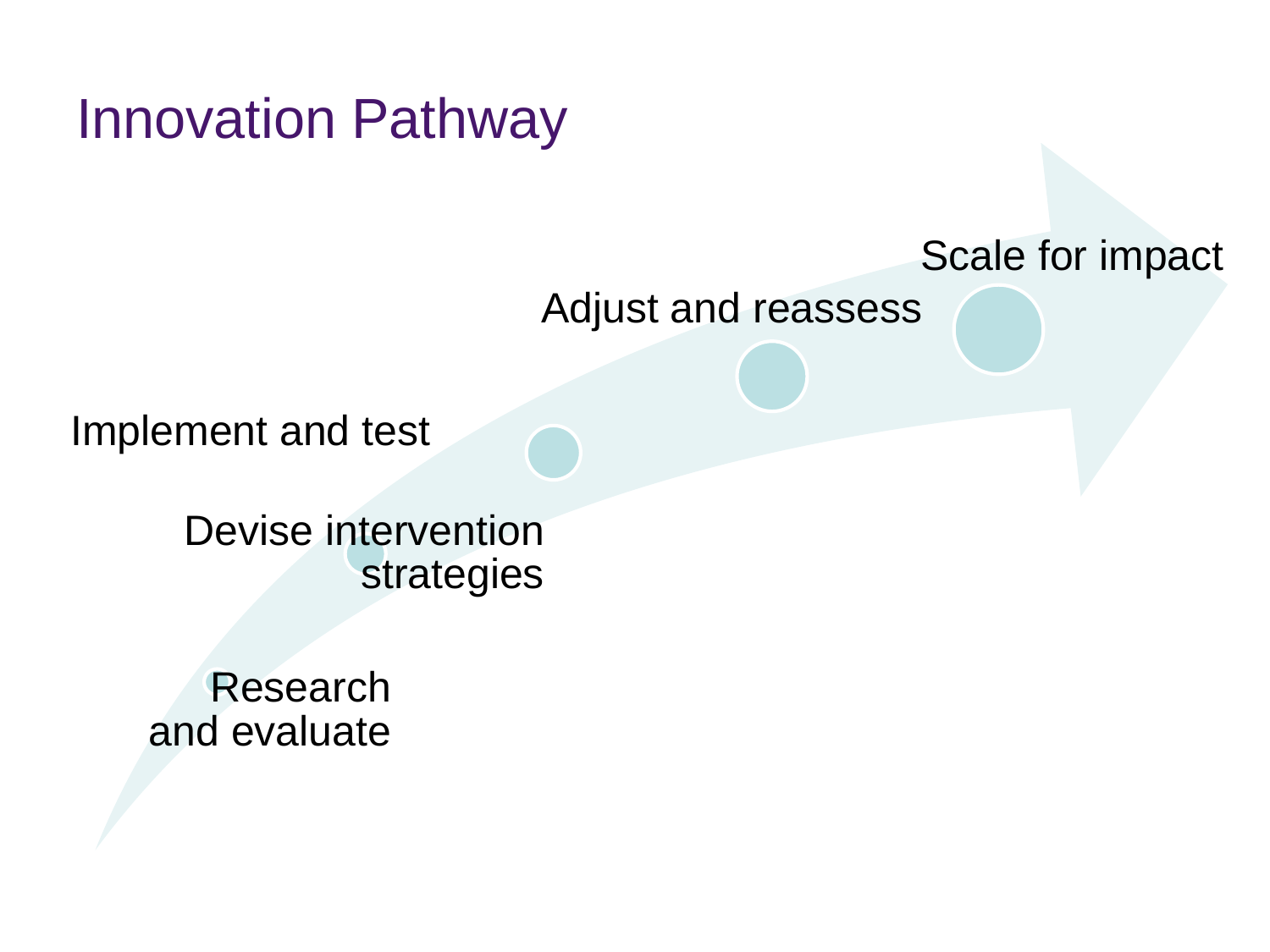#### Current Positioning on the Arc

IHO

Target: ~315M **Citizens** 

Current Stage: **Devise** intervention

**Medical Education** 

Target: ~140 Medical **Schools** 

Current Stage: Implement and test

Physician **Satisfaction** 

> Target: ~900K **Physicians**

Current Stage: Research and evaluate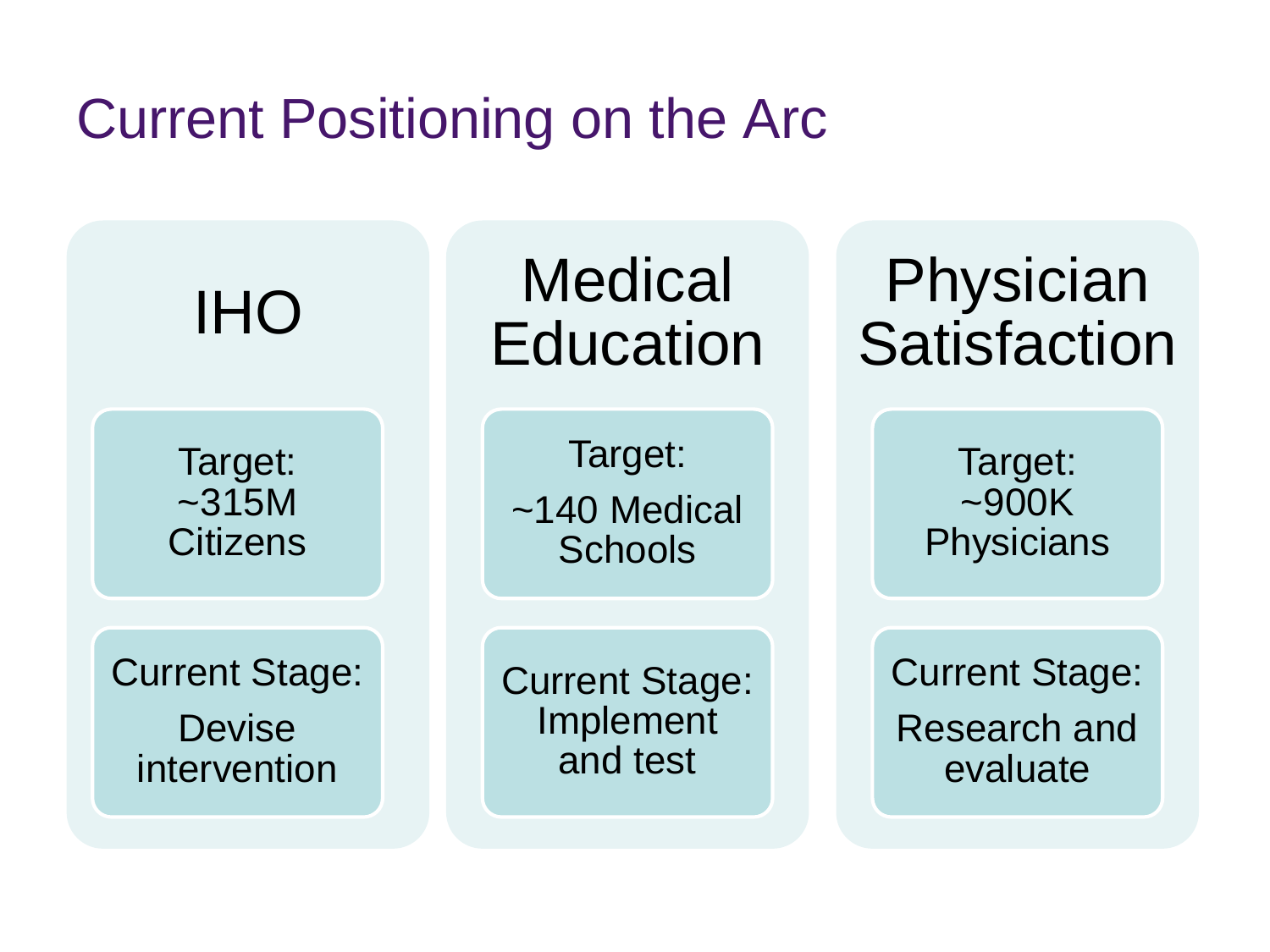### AMA Improving Health Outcomes

The American Medical Association is committing its resources, expertise and reach over the next 15 years to prevent heart disease, stroke and type II diabetes and to improve outcomes for those with disease.

Initial focus toward preventing disease and reducing complications of disease through:

> Blood pressure at goal Blood glucose at goal Blood lipids at goal

> > for all Americans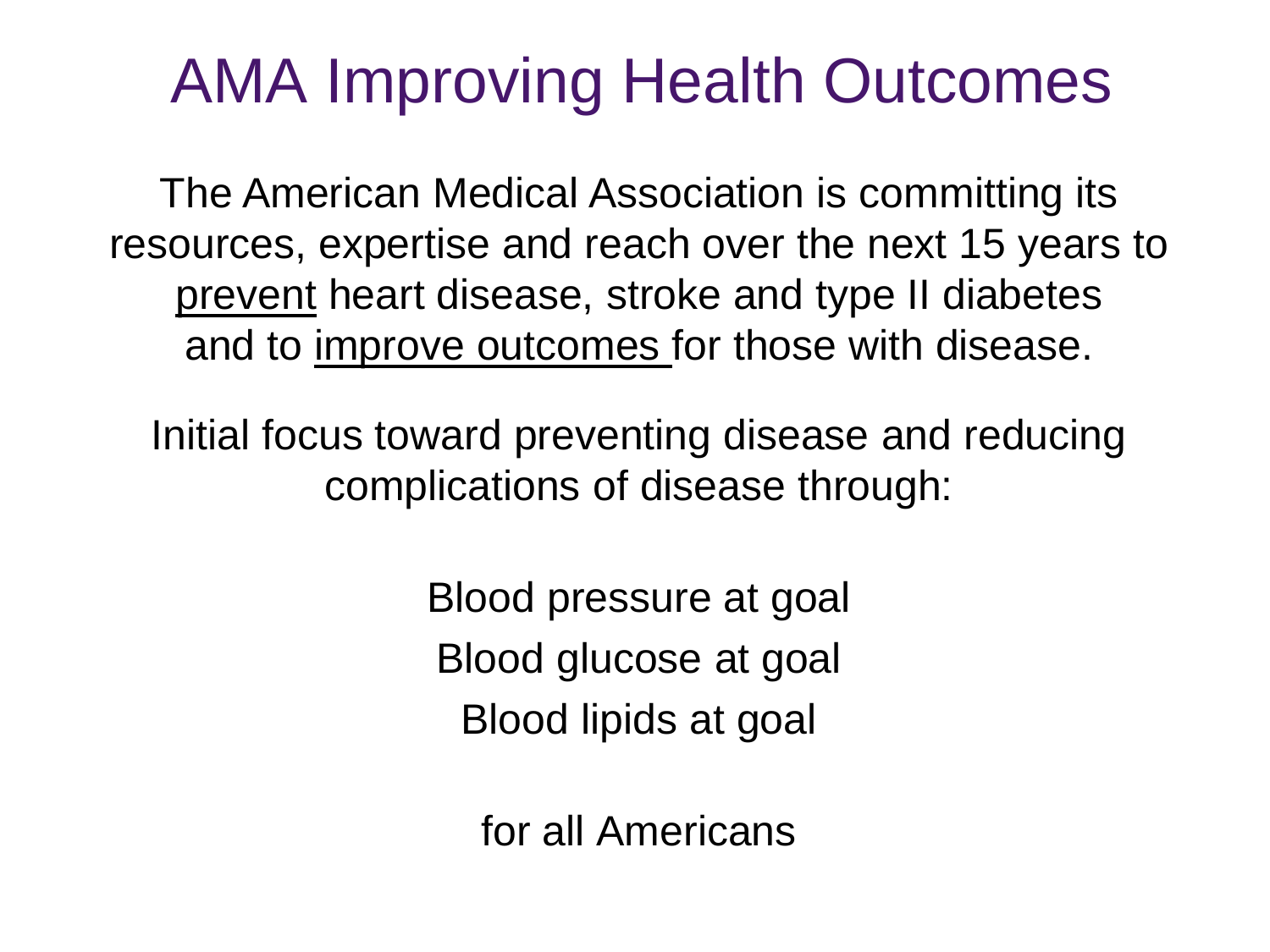#### Why these conditions, focus on prevention?

- More than 100 million people already have diabetes or pre-diabetes
	- By 2020, more than half of all Americans are expected to have diabetes or pre-diabetes
- Almost 90 million Americans have high blood pressure, which is the number one risk factor worldwide for both disability and mortality
	- Among black population, hypertension more prevalent, less likely to be controlled, and contributes greater risk of stroke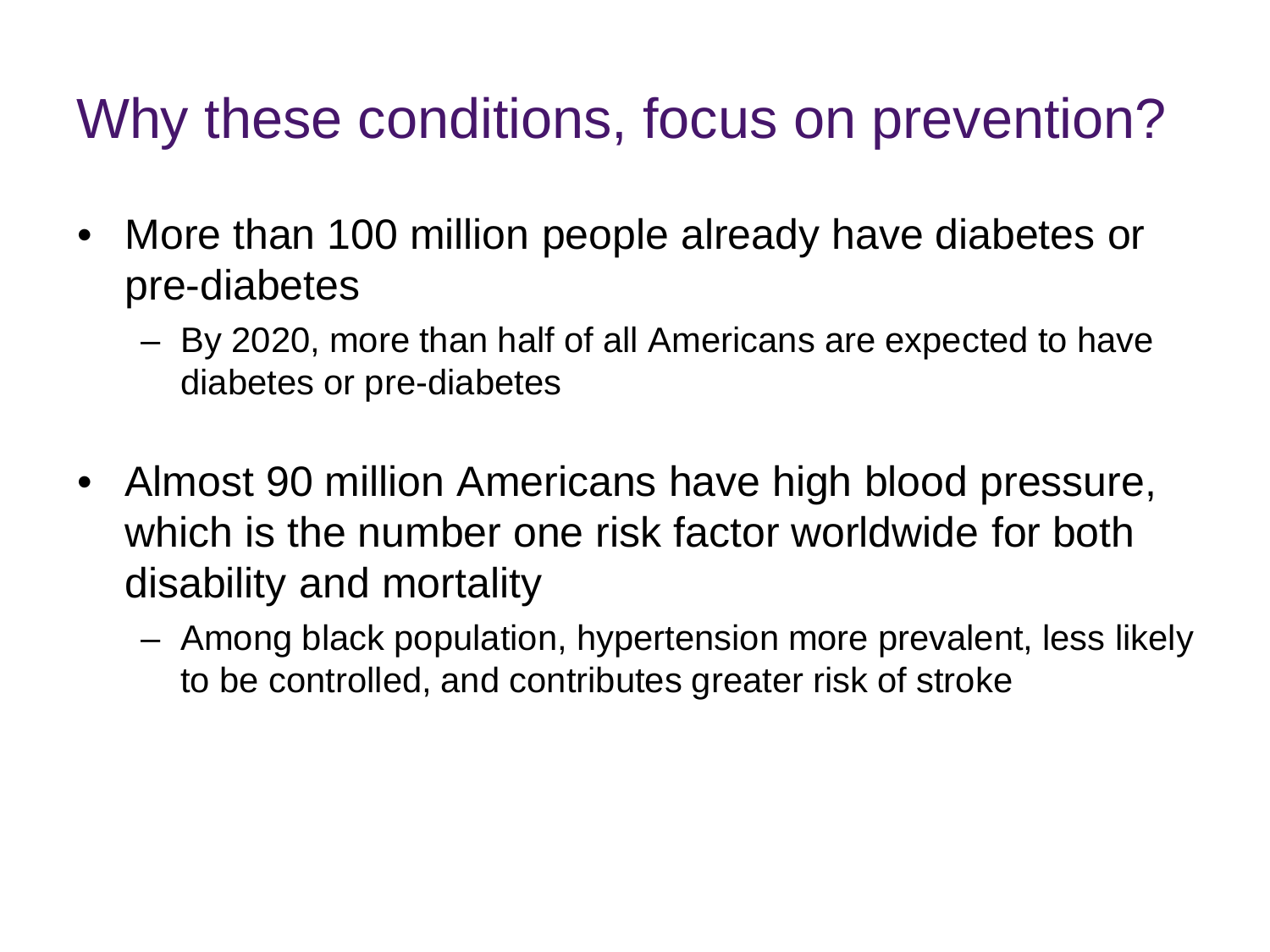#### **Figure 2** Worldwide, HTN is now the leading cause of death and disability





#### Global Burden of Disease Study, Lancet December 2012

[The Lancet 2012; 380:2063-2066](http://www.thelancet.com/journals/lancet/article/S0140-6736(12)61899-6/abstract)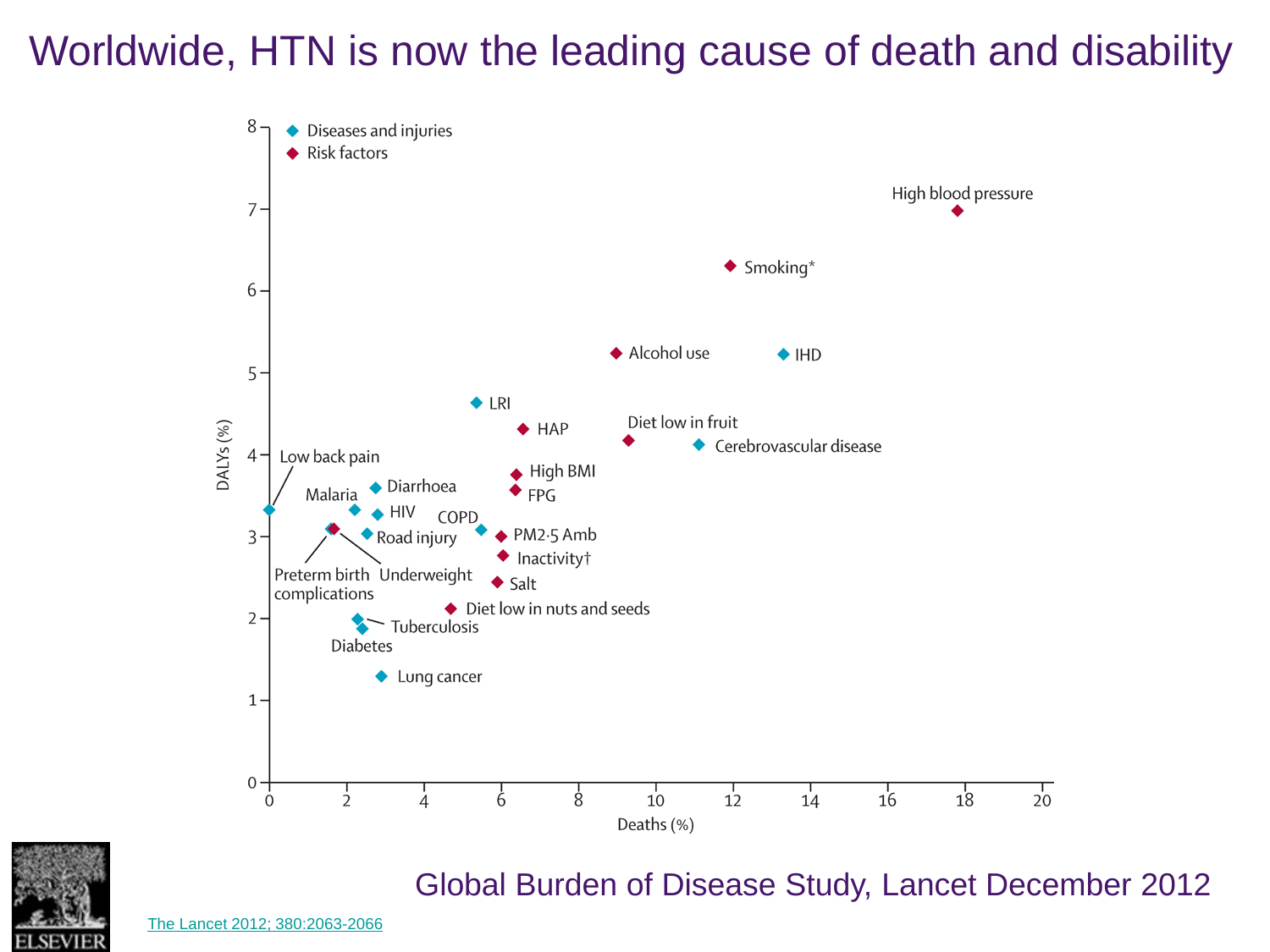# AMA's Unique Contribution

- Every physician in every specialty in every community sees patients with these conditions or at risk for them.
- Success will require a combination of strategies
	- Clinical care redesign, public health advocacy, alignment of financial incentives, patient education and behavior change, community-clinical linkages...
- The AMA is in a unique position to:
	- Reach across specialties, practice types, and communities
	- Marshal its resources in advocacy, public health, quality measurement and communications to make an impact on outcomes for these conditions
	- Emphasize impact on patients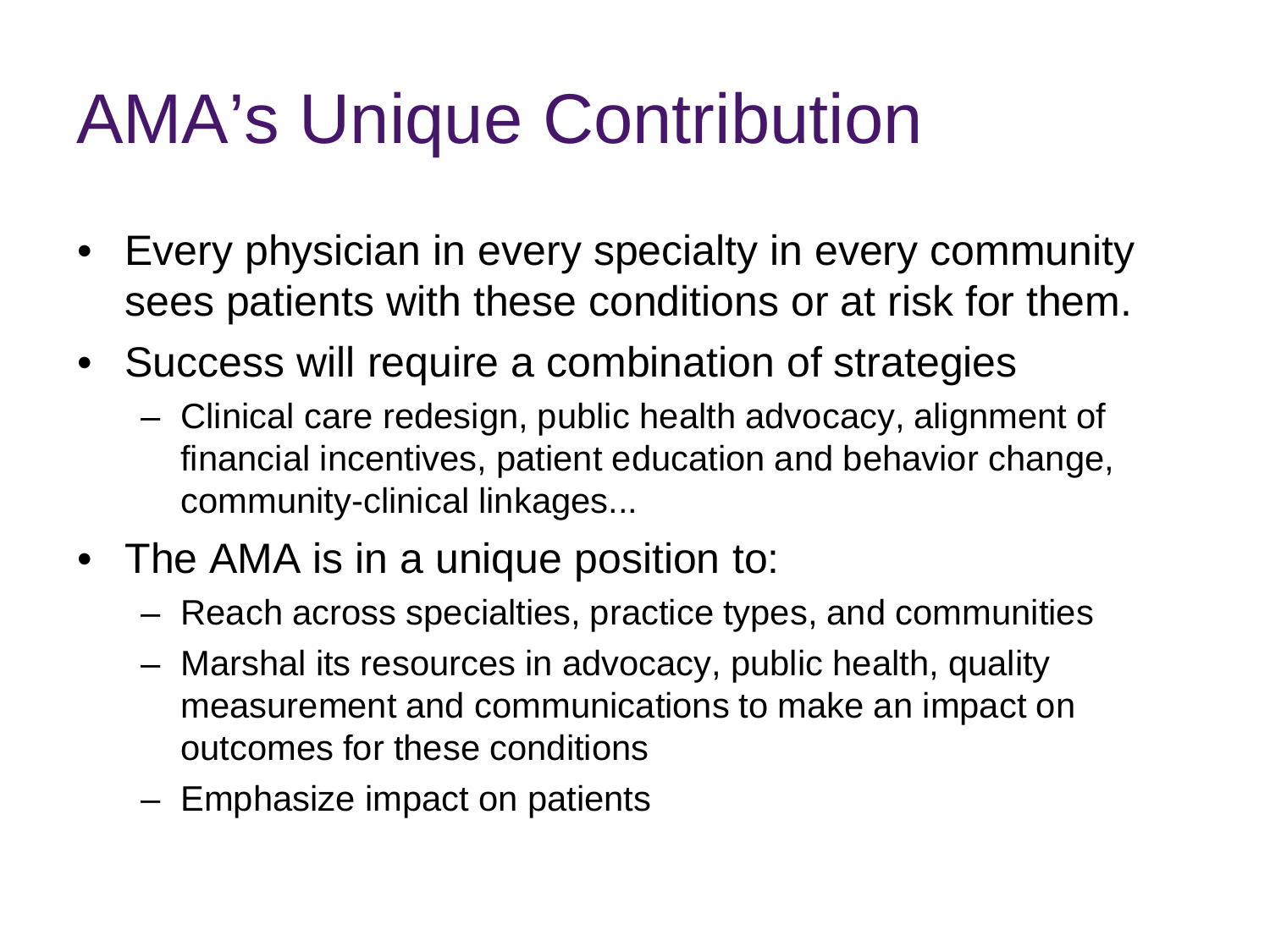#### Framework for Strategy

Known determinants of health, constraints on physician time



McGinnis JM, et al Health Aff (Millwood). 2002;21(2):78-93